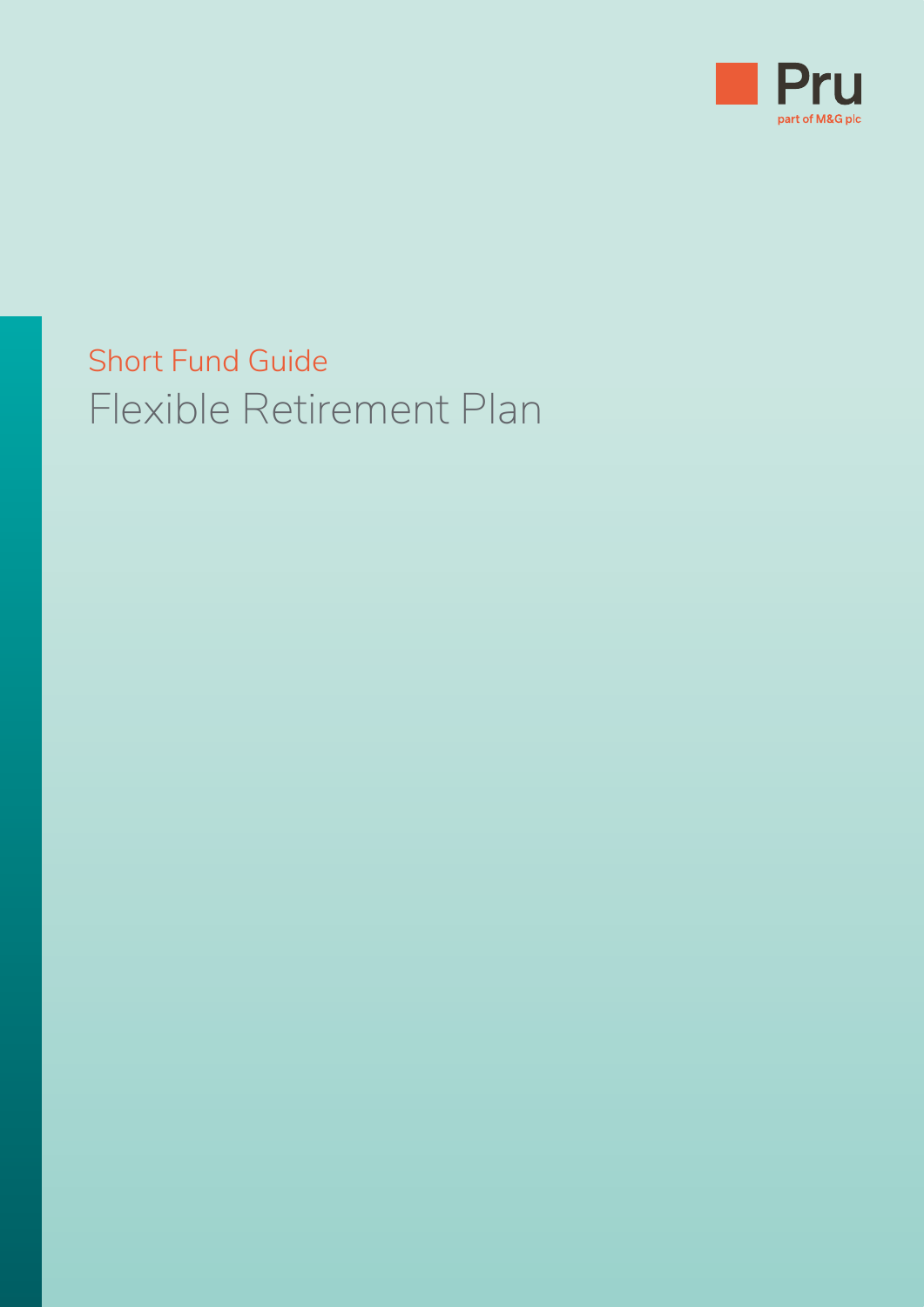# Introduction to this guide

This short fund guide gives you a list of funds you can choose from, an indication of the risk and potential reward of each fund and information on fund charges and further costs. We suggest that you also read the full fund guide which you can get from your financial adviser. The full fund guide provides more information on the funds available, including the objective of each fund and its risk profile. You can also visit **[pru.co.uk/funds](http://pru.co.uk/funds)** to view this information.

If there's information or terminology included that you'd like to discuss, then please contact your financial adviser. If you don't already have a financial adviser, you can visit [unbiased.co.uk](https://www.unbiased.co.uk) to search for an independent financial adviser in your area.

**We'd like everyone to find it easy to deal with us. Please let us know if you need information about our plans and services in a different format.**

**All our literature is available in audio, large print or braille versions. If you'd like one of these please contact us on 0345 640 2000 and we'll send these out to you.**

### Risk and Potential Reward Indicator

Investing is about balancing the risk you're comfortable with alongside the potential rewards that you want to achieve. Your attitude to investment risk is personal to you and may change in the future.

The table on page 4 can help illustrate this idea. It's not exhaustive, but covers a wide range of funds and investments and shows the general principle that, as the level for potential higher returns goes up so does the level of risk. On pages 9 to 11 you can see how these risk and potential reward indicator numbers relate to our funds.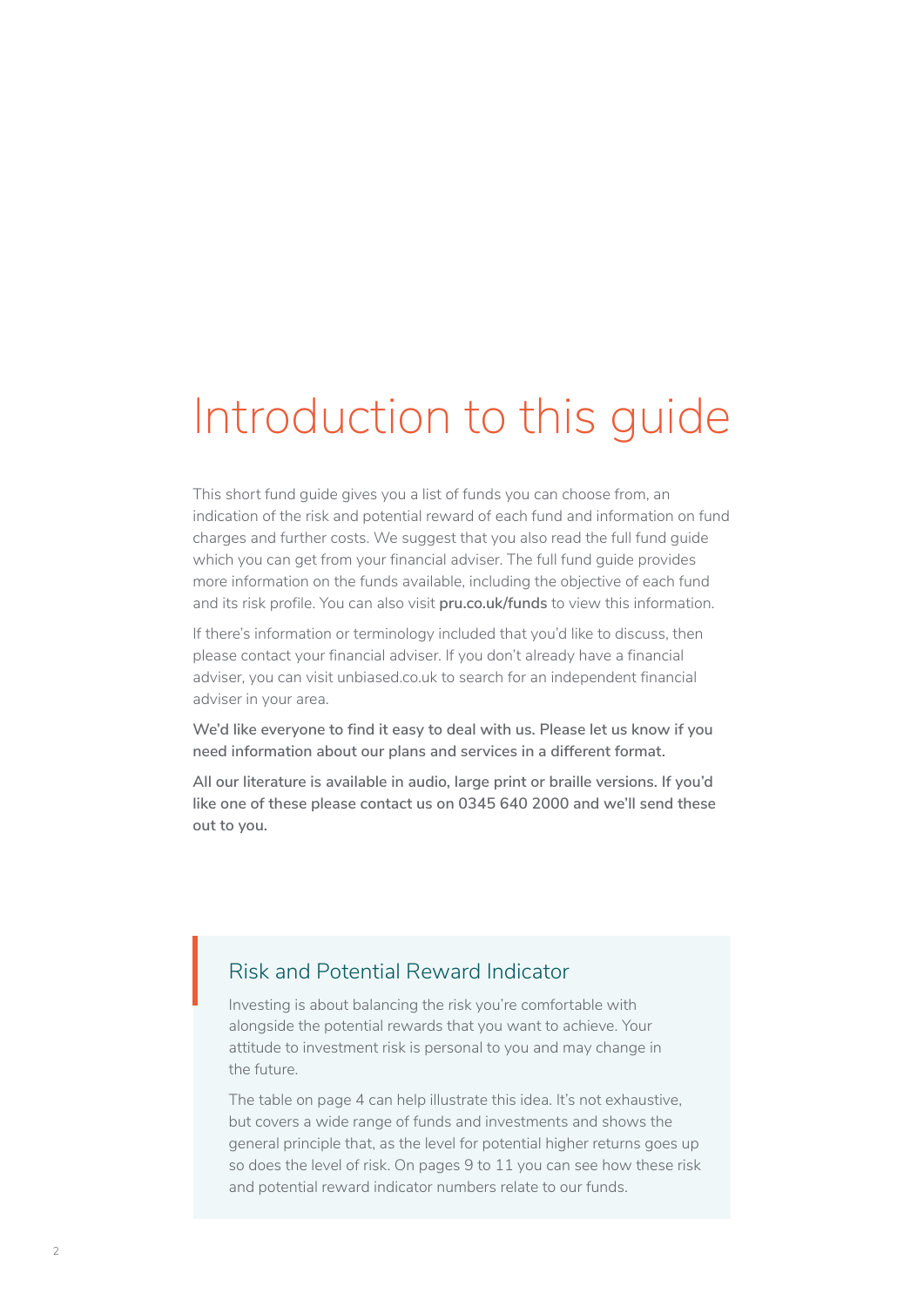### Some key things to think about:

- The value of your investment can go down as well as up so you might get back less than you put in.
- We've developed these risk rating categories to help provide an indication of the potential level of reward and risk that's attributable to a fund based on the type of assets which may be held within the fund.
- These risk rating categories shouldn't be considered generic to the fund management industry as other companies might use different descriptions.
- We regularly review these risk rating categories and so they might change in the future.
- Where a risk rating is amended as a result of a material change in our view of the level of risk for the fund, for example due to a significant change to the assets held by the fund or in the way the fund is managed, we'll provide information on the new risk rating.
- Please remember that the name of a fund isn't indicative of the risk that it may take.
- We strongly recommend that before making any fund choice, you understand the appropriate risk ratings. You'll find this information and more in this fund guide at **[pru.co.uk/funds](http://pru.co.uk/funds)**. For further details of material fund changes please visit **[pru.co.uk/funds/](http://pru.co.uk/funds/changes) [changes](http://pru.co.uk/funds/changes)** Information is normally shown for one year.

| Fund information    |    |  |
|---------------------|----|--|
| <b>SIPP Options</b> | 12 |  |

[Lifestyle Options](#page-12-0) 13

You should also think about discussing your decision with your financial adviser. It's important to also note that your adviser might make their own assessment of the risk rating of funds when thinking about your needs and objectives, and this may differ from Prudential's own internal assessment.

The information included in this guide is correct as at 17 January 2022, unless another date is shown.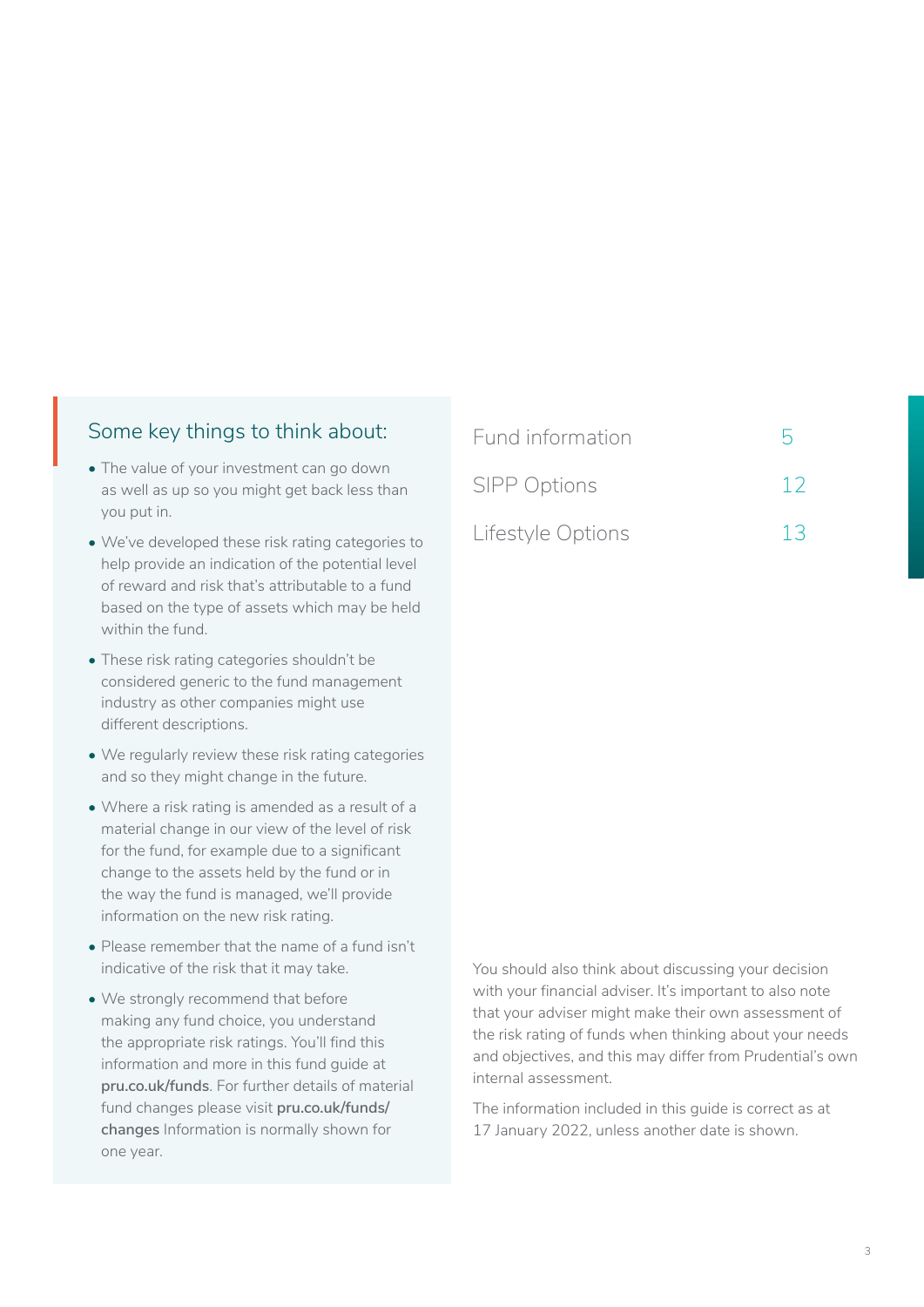## Risk and Potential Reward Indicator



Types of Fund\*

You can see a glossary of some investment terms at **[pru.co.uk/glossary](http://www.pru.co.uk/glossary)**

#### **\* Types of Fund**

These are mostly based on sector classifications by the Association of British Insurers (ABI). The description used may match an individual ABI sector name or be a Prudential suggested description for a grouping of similar sectors. The only exception to this is "With-Profits" which isn't classified by the ABI. Where a fund is classified by the ABI then we'll use the sector it's in as a starting point to think about its appropriate position in the scale above. But please note that each fund is considered individually and membership of an ABI sector doesn't automatically imply a particular risk and potential reward indicator number.

#### \*\* **With-Profits funds**

PruFund funds invest in our With-Profits Fund and some appear in a lower or higher risk and potential reward indicator category. This is because of the different asset mix that applies to each PruFund fund. Please refer to the specific PruFund risk and potential reward indicator on page 9. Our full fund guide provides further information on these funds.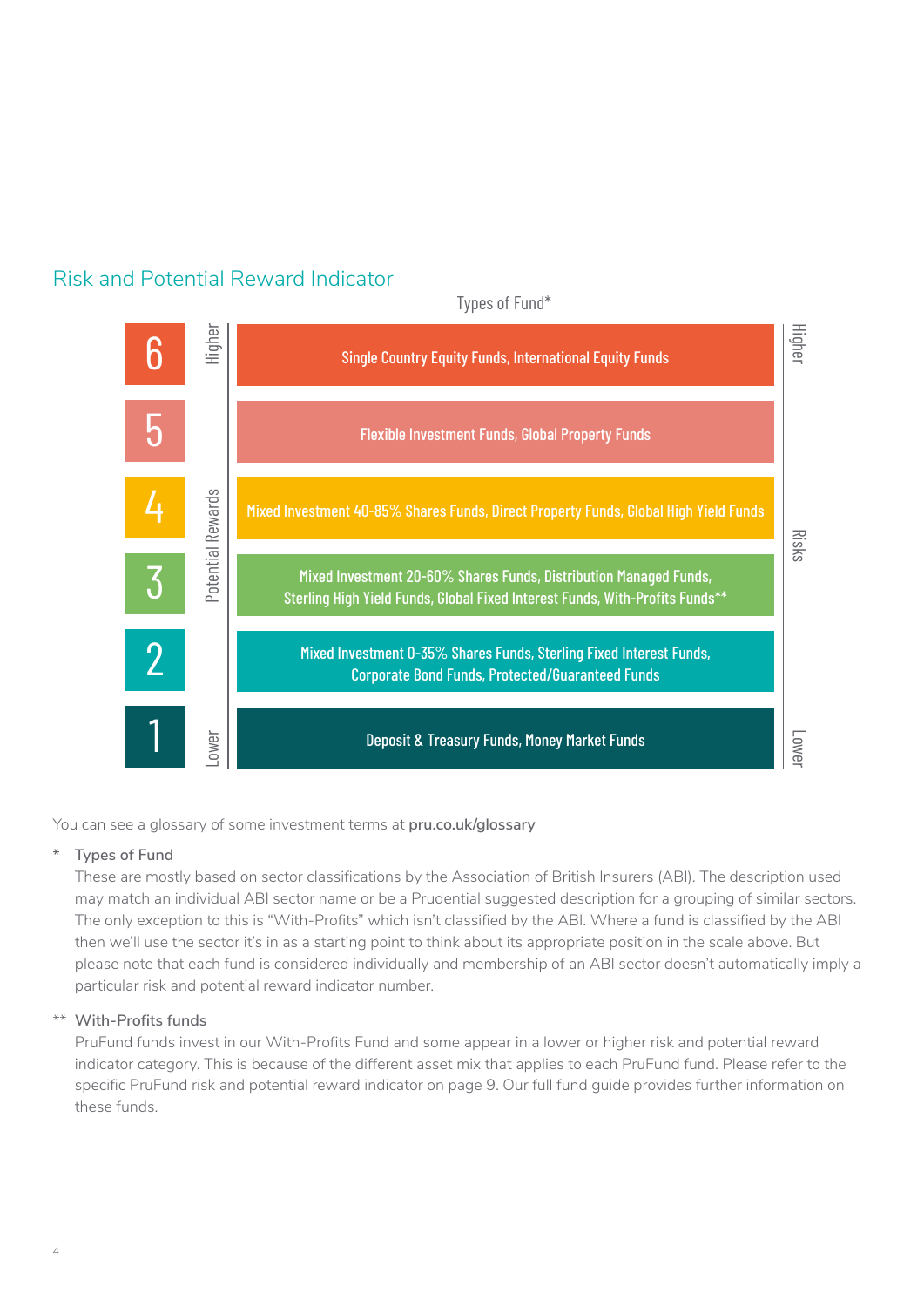## <span id="page-4-0"></span>Fund information

## Important explanations

## The Fund Value

The value of your investment can go down as well as up so you might get back less than you put in.

For investments in the With-Profits Fund, the value of the plan depends on how much profit the fund makes and how we decide to distribute it. If you're unsure how the With-Profits Fund works, please speak to a financial adviser.

For the PruFund range of funds what you receive will depend upon:

- the value of the underlying investments
- the Expected Growth Rates set by the Prudential Directors having regard to the investment returns expected to be earned on the assets of the funds over the long-term (up to 15 years)
- the smoothing process
- our charges
- whether you have chosen a Protected fund
- and when you take your money out

The guarantee, if applicable, is applied to your plan on the guarantee date. Please speak to your adviser or visit **[pru.co.uk/investments/investment-fund-range/](http://pru.co.uk/investments/investment-fund-range/prufund-range) [prufund-range](http://pru.co.uk/investments/investment-fund-range/prufund-range)** for more information on PruFund and how it works, including an explanation of Expected Growth Rates.

#### **How unit-linked funds invest**

Some of the Prudential funds listed in this guide may invest in 'underlying' funds or other investment vehicles. Have a look at a fund's objective and that will tell you where it invests – including if that's in an underlying fund or funds.

If the Prudential fund is investing in just one underlying fund then it's what's known as a 'mirror' fund, as the performance of the Prudential fund broadly aims to reflect the performance of the underlying fund it invests in. The performance of our Prudential fund, compared to what it's invested in won't be exactly the same. The differences between the underlying fund and our fund can be due to:

- additional charges,
- cash management (needed to help people to enter and leave our fund when they want),
- tax,
- timing of investments (this is known as a fund's dealing cycle, it varies between managers and can be several days).

## Fund Charges and Further Costs

#### **Annual Management Charge**

We take a base Annual Management Charge (AMC) for looking after your investment, from each of the funds you invest in. By 'base' we mean the AMC that's applicable before any discounts might apply. Your Key Features Document will provide further information. Any Further Costs shown are expenses which are borne by the fund. Together they add up to the Yearly Total (%). These are shown on pages 9 to 11. We might change our charges in future.

The amounts quoted are the basic AMC. The actual AMC rate applicable is determined by the total funds under management held within the Flexible Retirement Plans (excluding self-invested funds and the holding account) and the number of years invested in the plan.

For plans set up with fund related commission this will also be included in the actual AMC. Fund related commission may apply to Flexible Retirement Plans where advice to set up the plan was given prior to 31 December 2012.

In general the AMC is taken by the deduction each day of 1/365th of the applicable Annual Management Charge, from the relevant unit linked fund (Unit linked funds are divided into units and the investors hold a number of units representing the money they have invested).

This differs slightly for With-Profits and PruFund.

For With-Profits the annual charge applied will depend on the returns we achieve on our With Profits Fund. For example, we'd expect the annual charge quoted on page 9, if the fund returns are 5% a year.

Charges on With-Profits business depend on the performance of the With-Profits Fund and, in particular, the investment returns achieved and expenses incurred.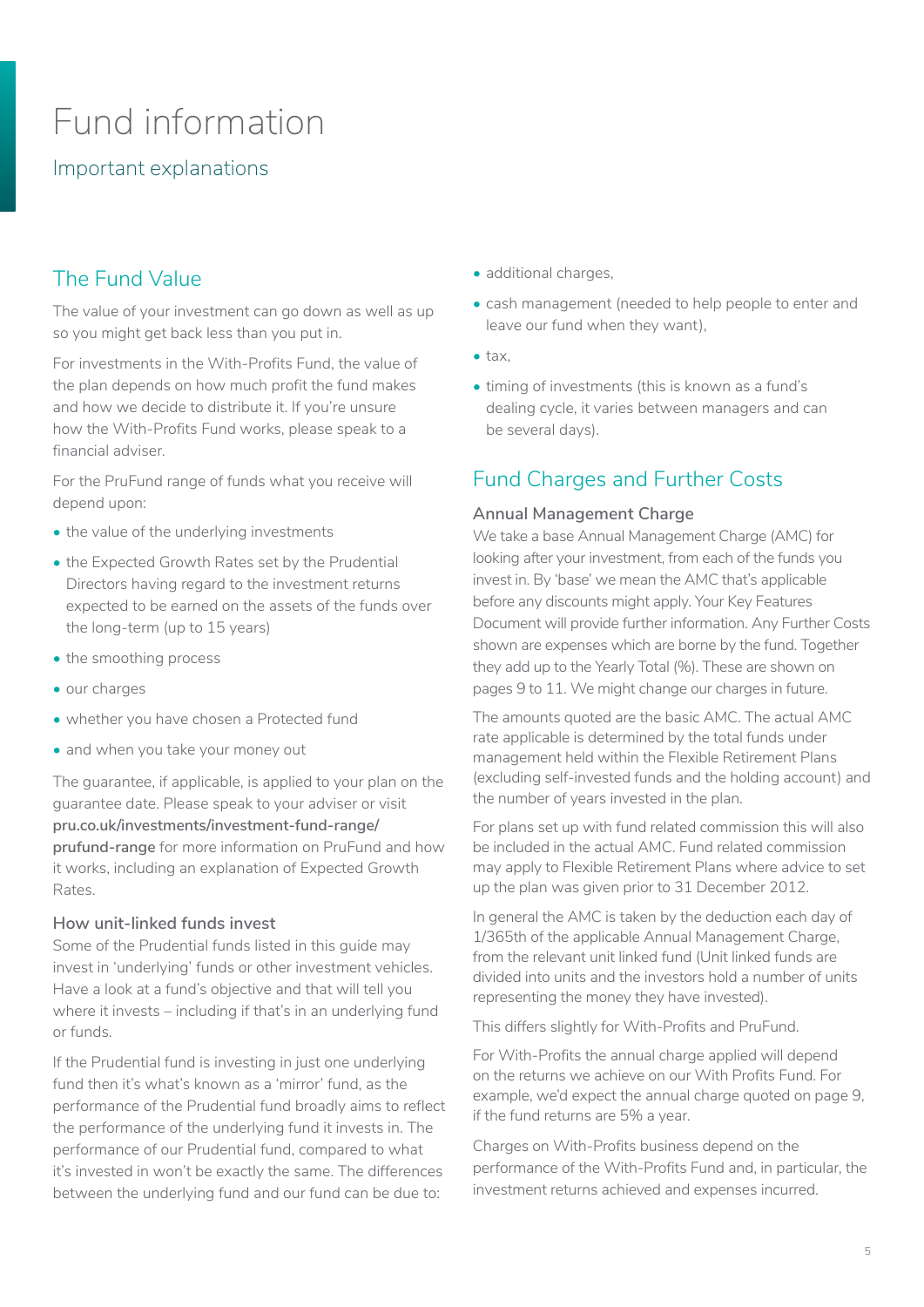Over time, if investment returns are higher, then the charges would be expected to be higher, and if investment returns are lower, the charges would be expected to be lower.

There's an additional charge to pay for the guarantees the With-Profits Fund supports. The annual charge, further costs and charges to cover the cost of these guarantees, are already taken into account when we calculate the bonus rates for our With-Profits Fund. For further details of the charges for this fund, please refer to the Key Features Document and other plan documentation.

The AMC for the PruFund funds is taken by the monthly cancellation of units from each investment.

The Protected PruFund funds are currently unavailable to new investments. If you had selected a Protected PruFund Fund, you would have selected from a range (where available) of guarantee terms, where the guarantee will only apply on the plan anniversary of the selected term

or at the date you reach your Selected Retirement Age (which is the age at which you plan to start taking your retirement benefits).

Each guarantee term, where available, has its own additional charge and will be payable for the whole of the term.

Please refer to your Key Features Document or speak to your adviser for information on charges.

#### **Further costs**

In addition to our annual charges, there may be further costs incurred. Where these are applicable, they're paid for by the fund and will impact on the overall performance. Some examples of what these further costs might include are shown below. These aren't listed in order of importance, they won't necessarily apply to all funds, and this isn't an exhaustive list.

| Name                                                   | What this means                                                                                                                                                                                                                                                                                                                                                                                                                                                              | Where applicable, are they included in the<br>further costs figures we show in this fund<br>guide and/or illustration?                                                                     |
|--------------------------------------------------------|------------------------------------------------------------------------------------------------------------------------------------------------------------------------------------------------------------------------------------------------------------------------------------------------------------------------------------------------------------------------------------------------------------------------------------------------------------------------------|--------------------------------------------------------------------------------------------------------------------------------------------------------------------------------------------|
| Miscellaneous fund<br>administration fees<br>and costs | There can be a number of different administration<br>fees and costs associated with funds. These can<br>include, for example, audit fees, custody fees,<br>infrastructure costs, registrar fees, regulatory fees,<br>stock lending fees, and trustee fees.                                                                                                                                                                                                                   | No, for unit-linked funds*.<br>Yes, for the With-Profits Fund and for<br>the PruFund funds.                                                                                                |
| Performance fees                                       | In some funds the fund managers are paid a fee<br>depending on how they perform.                                                                                                                                                                                                                                                                                                                                                                                             | No, but if they're applicable they will<br>impact on the performance of a fund.                                                                                                            |
| Property expenses                                      | For funds that invest in property, either directly (i.e.<br>the fund owning physical property) or indirectly<br>(i.e. owning units in a property fund or shares in<br>a property company) there are costs incurred for<br>managing these properties. These can include<br>costs for development, maintenance, oversight and<br>renovation of the properties held, collecting rents,<br>and managing tenants, as well as running costs that<br>cannot be passed onto tenants. | No, for unit-linked funds*, unless<br>they're for property investments<br>that are managed by M&G, which<br>are disclosed.<br>Yes, for the With-Profits Fund and for<br>the PruFund funds. |
| Transaction costs                                      | When a fund manager trades the investments in<br>a fund (for example, makes a decision to sell one<br>holding and buy another) there are associated costs,<br>for example taxes.                                                                                                                                                                                                                                                                                             | No, but if they're applicable they will<br>impact on the performance of a fund.                                                                                                            |

*\* Currently these are rebated back by Prudential to the fund, so they won't impact the fund performance, and aren't disclosed. We reserve the right to not rebate them in the future.* 

Further costs might be incurred by a Prudential fund or, where it's applicable, any fund our fund invests in.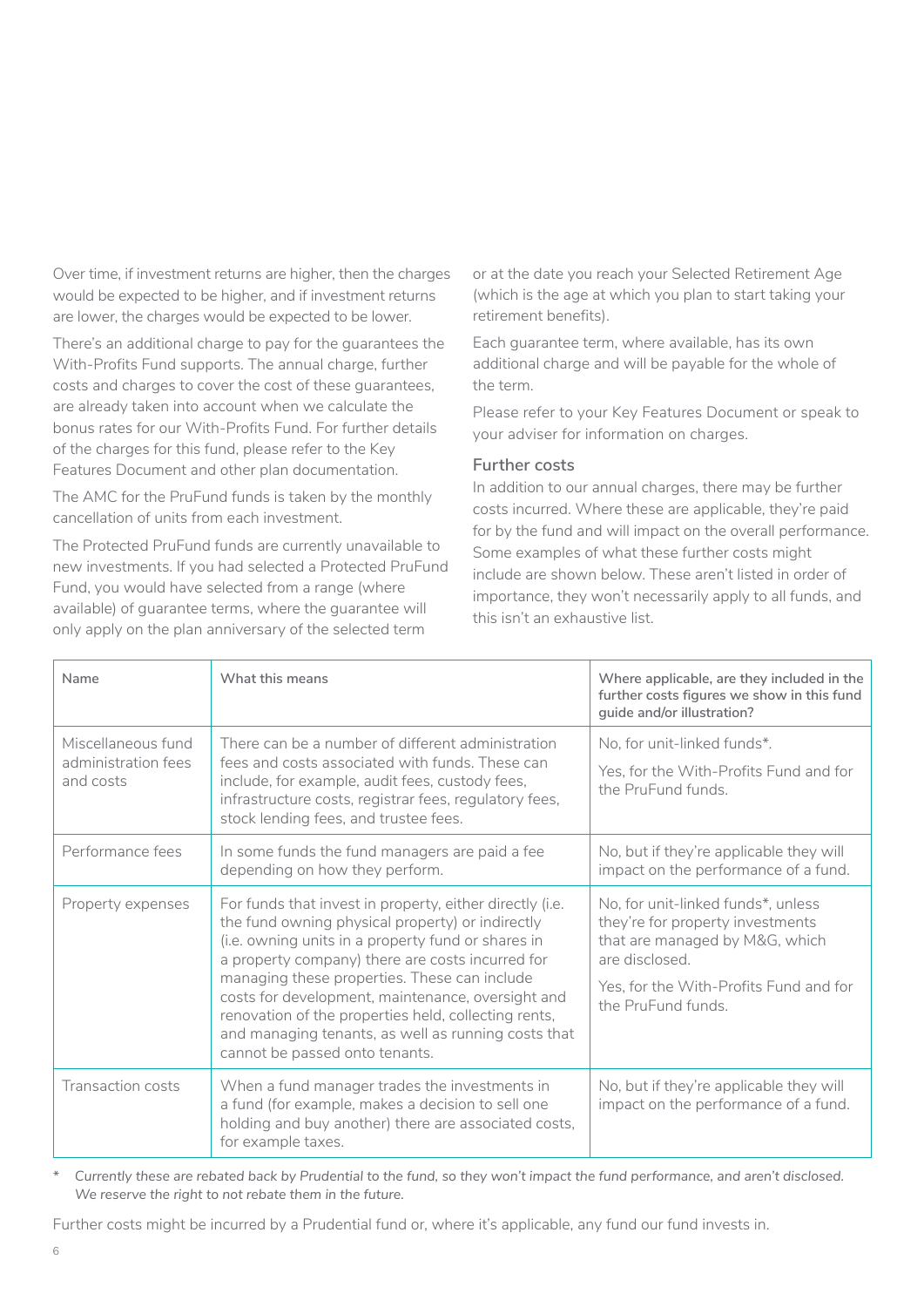Your illustration will show the fund charges and further costs applicable to your chosen fund(s).

Fund charges and further costs may vary in future and they may be higher than they are now. We'll write to you if an AMC goes up for a fund you are invested in, unless the change in the AMC we quote is part of the expected function of that fund (for example our With-Profits Fund – see your Key Features Document for more information). As it's normal for further costs to vary over time we won't contact you when they change. If fund charges and further costs exceed the return earned, the fund will go down in value.

If you have any questions about this product, your fund choice or the fund charges and further costs applicable then we recommend you speak to your financial adviser.

The further costs listed in this guide are indicative, based on the current levels of costs, and are correct as at 17 January 2022.

#### **Further Information**

You should also bear in mind that the effect of inflation may reduce what you could buy in the future with your fund. If inflation is relatively high it could cancel out returns that you make on your investment.

The Prudential funds in this guide may hold an element of cash due to the short delay between new investments being received by the Prudential fund and being placed in the underlying investment(s), and this may have an impact on the performance of the Prudential fund when compared to the underlying investment(s).

You can find details of how we manage our unit-linked funds at **[pru.co.uk/ppfm/ul](http://pru.co.uk/ppfm/ul)**. You'll also find there a shortened customer friendly version, our "Customer Guide", which explains briefly how the Prudential unitlinked funds work and our current approach to managing them. It explains the standards and practices we use to manage the funds. Principally the guide will explain:

- the nature and extent of the decisions we take to manage the funds, and
- how we treat customers and shareholders fairly.

#### **Compensation**

The products Prudential Assurance Company Limited (PACL) offer are covered by the Financial Services Compensation Scheme (FSCS). If we get into financial difficulties, you may be able to make a claim. The FSCS is an independent body set up by Government to provide compensation for people where their authorised financial services provider gets into financial difficulties and becomes unable, or unlikely to be able, to pay claims against it. This circumstance is referred to as being 'in default'.

Losses, which may result from poor investment performance, are not covered by the FSCS.

#### **Where does FSCS protection apply? There is full FSCS coverage if PACL is 'in default'**.

- Your product is protected up to 100% of the value of your claim.
- Any investments you choose to hold in your product will be included in the value of your claim in the event that PACL is declared 'in default'.
- If you hold the Prudential With-Profits Fund or PruFund funds in your product, they are all protected 100% in the event of the default of PACL.

#### **Other investment options are not protected by the FSCS.**

- All the other Prudential funds we offer (you'll know these if the name starts 'Prudential'), apart from those mentioned above, are unit-linked and invest with non-PACL fund managers, so FSCS cover does not apply if that fund manager were to be 'in default'.
- And the Holding Account, and any investment in the Self-Invested Fund, (see your Key Features Document for more information) are also not protected.

You can find out more information on the FSCS in your Technical Guide, at **[pru.co.uk/fscs](https://www.pru.co.uk/fscs)**, or you can call us.

Information is also available from the Financial Services Compensation Scheme.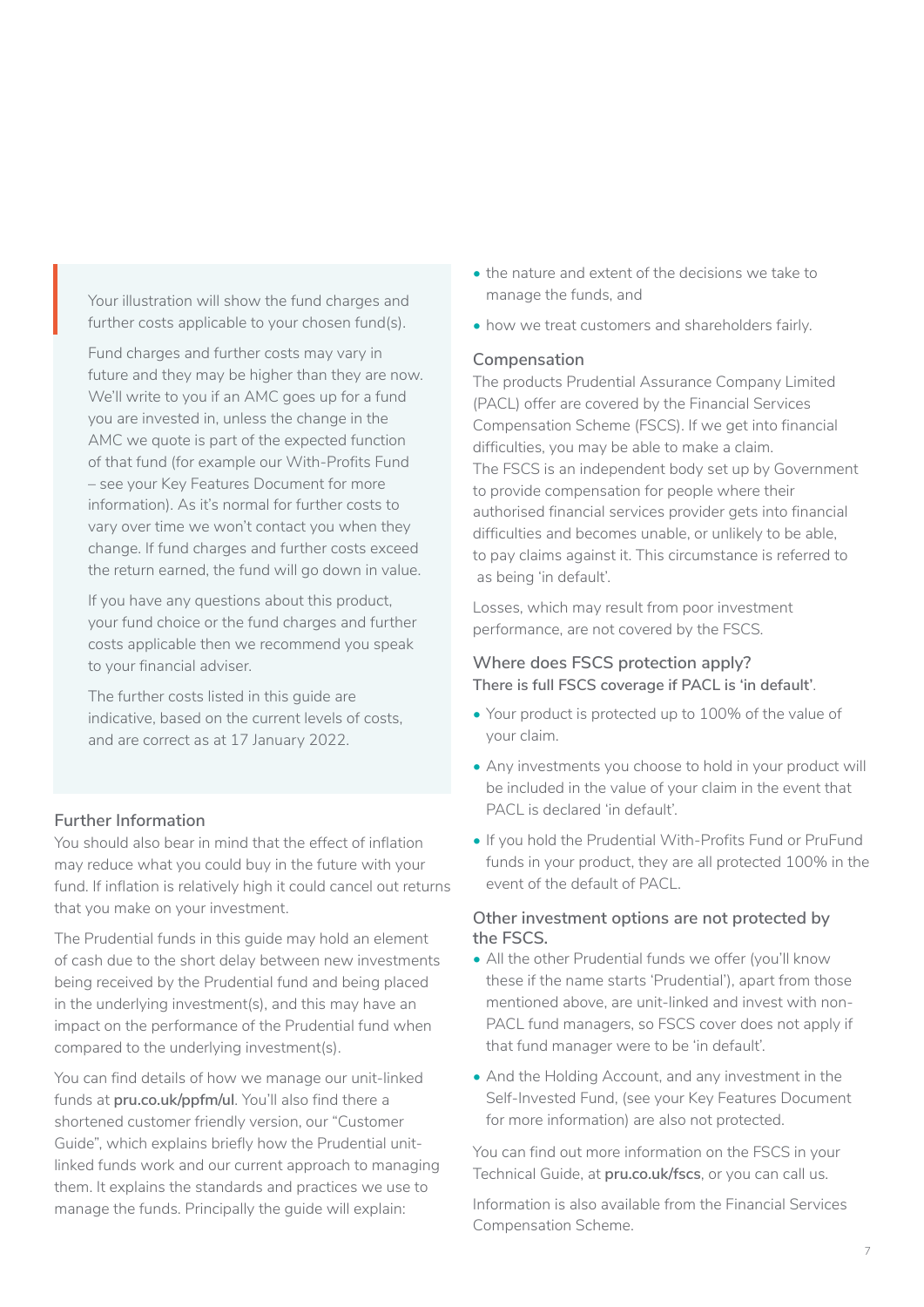#### Visit their website: **[fscs.org.uk](https://www.fscs.org.uk)**

Or write to:

**The Financial Services Compensation Scheme PO Box 300 Mitcheldean GL17 1DY** 

Or call the FSCS: Telephone: **0800 678 1100**

#### **Where FSCS coverage does not apply, then other factors can come in**

As explained in the 'Where does FSCS protection apply?' section, the FSCS doesn't cover every situation. For example unit-linked funds that invest in the funds of non-PACL fund managers (often called 'mirror' funds).

But, where FSCS protection does not apply, there are other factors that could help if the worst happened and a provider was 'in default'. For example, the use of custodians or depositories to provide protection for fund assets, where there is separate legal ownership of assets and legal entities that aren't liable for any losses of a fund manager. In so doing, the intention is that the underlying fund will not be liable for any losses the underlying fund management company incurs.

PACL would aim to recover any money invested in an underlying fund where the fund manager has been declared 'in default', but PACL would not be liable for any loss incurred from the default of the non-PACL fund manager.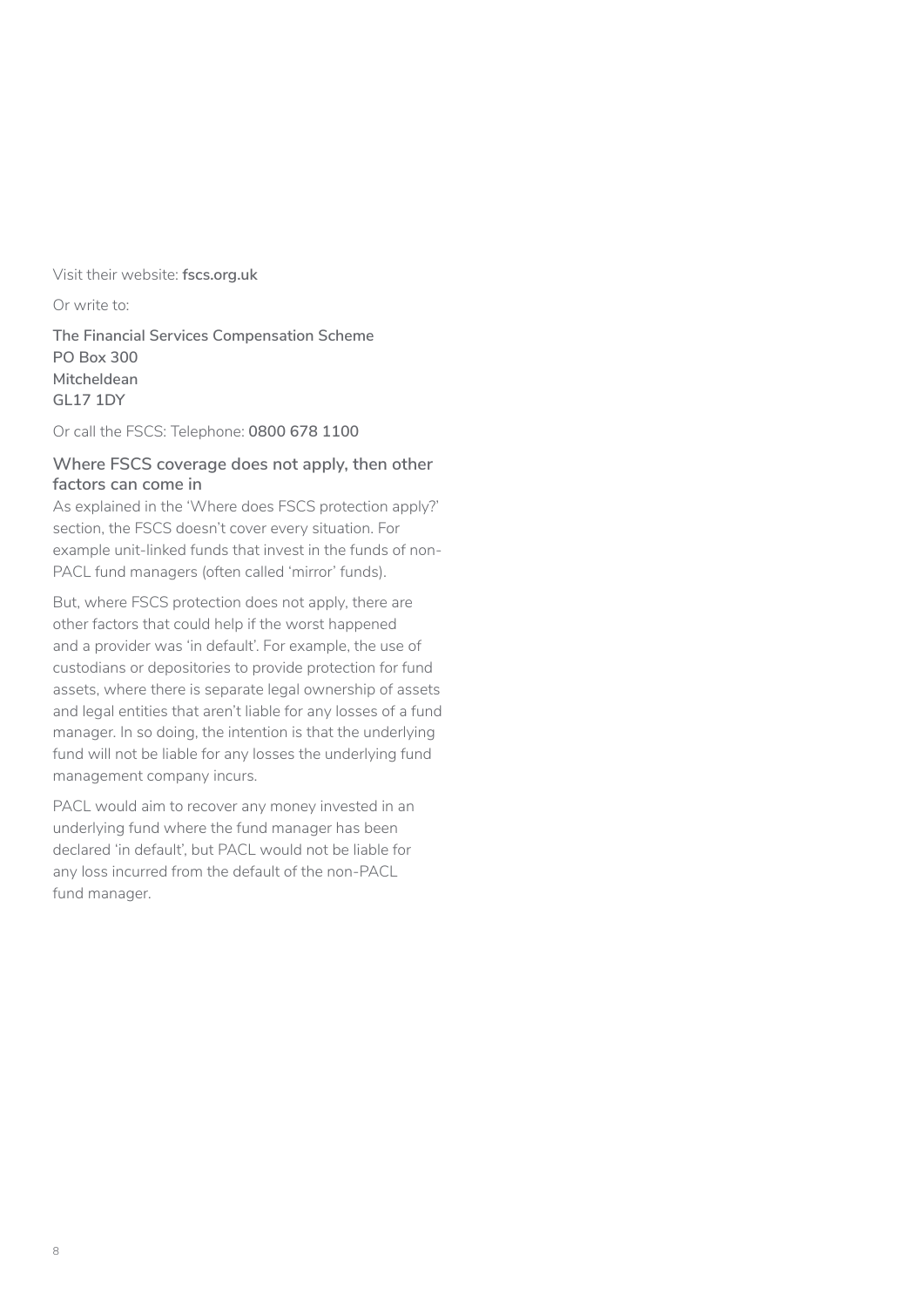|                                                          | <b>Further Costs</b>                   |                                    |                  | <b>Fund Charges and</b> |
|----------------------------------------------------------|----------------------------------------|------------------------------------|------------------|-------------------------|
| Funds                                                    | Risk and Potential<br>Reward Indicator | Management<br>Charge (%)<br>Annual | Further Costs (% | Yearly Total (%)        |
| <b>Prudential Risk Managed PruFund Funds</b>             |                                        |                                    |                  |                         |
| <b>Prudential PruFund Risk</b><br>Managed $1\#$          | 2                                      | 1.45                               | 0.15             | 1.60                    |
| <b>Prudential PruFund Risk</b><br>Managed 2 <sup>#</sup> | 3                                      | 1.45                               | 0.18             | 1.63                    |
| <b>Prudential PruFund Risk</b><br>Managed 3 <sup>#</sup> | 3                                      | 1.45                               | 0.20             | 1.65                    |
| <b>Prudential PruFund Risk</b><br>Managed 4#             | 4                                      | 1.45                               | 0.22             | 1.67                    |
| <b>Prudential Risk Managed Passive Funds</b>             |                                        |                                    |                  |                         |
| Prudential Risk Managed<br>Passive 1                     | 2                                      | 1.00                               | 0.00             | 1.00                    |
| Prudential Risk Managed<br>Passive 3                     | 3                                      | 1.10                               | 0.00             | 1.10                    |
| <b>Prudential Risk Managed Active Funds</b>              |                                        |                                    |                  |                         |
| Prudential Risk Managed<br>Active 1                      | $\overline{2}$                         | 1.40                               | 0.00             | 1.40                    |
| Prudential Risk Managed<br>Active 2                      | 3                                      | 1.41                               | 0.00             | 1.41                    |
| Prudential Risk Managed<br>Active 3                      | 3                                      | 1.41                               | 0.00             | 1.41                    |
| Prudential Risk Managed<br>Active 4                      | 4                                      | 1.41                               | 0.00             | 1.41                    |
| Prudential Risk Managed<br>Active 5                      | 5                                      | 1.42                               | 0.00             | 1.42                    |

|                                                        |                                       |                                    |                   | <b>Fund Charges and</b><br><b>Further Costs</b> |  |  |
|--------------------------------------------------------|---------------------------------------|------------------------------------|-------------------|-------------------------------------------------|--|--|
| Funds                                                  | Risk and Potentia<br>Reward Indicator | Management<br>Charge (%)<br>Annual | Further Costs (%) | Yearly Total (%)                                |  |  |
| <b>Other Prudential Multi-Asset Funds</b>              |                                       |                                    |                   |                                                 |  |  |
| Prudential PruFund Cautious <sup>#</sup>               | 2                                     | 1.45                               | 0.12              | 1.57                                            |  |  |
| Prudential PruFund Growth <sup>#</sup>                 | 3                                     | 1.45                               | 0.24              | 1.69                                            |  |  |
| <b>Prudential PruFund</b><br>Protected Cautious#+      | $\overline{2}$                        | 1.45                               | 0.12              | 1.57                                            |  |  |
| <b>Prudential PruFund</b><br>Protected Growth#+        | 3                                     | 1.45                               | 0.24              | 1.69                                            |  |  |
| Prudential With-Profits                                | 3                                     | 1.30                               | 0.24              | 1.54                                            |  |  |
| <b>Additional Fund Choice</b>                          |                                       |                                    |                   |                                                 |  |  |
| Prudential Aegon<br><b>Ethical Equity</b>              | 6                                     | 1.70                               | 0.00              | 1.70                                            |  |  |
| <b>Prudential Artemis</b><br>High Income*              | 3                                     | 1.55                               | 0.00              | 1.55                                            |  |  |
| <b>Prudential Artemis Income</b>                       | 6                                     | 1.65                               | 0.00              | 1.65                                            |  |  |
| <b>Prudential Artemis</b><br>SmartGARP European Equity | 6                                     | 1.70                               | 0.00              | 1.70                                            |  |  |
| <b>Prudential Artemis</b><br>Strategic Bond            | 3                                     | 1.40                               | 0.00              | 1.40                                            |  |  |
| Prudential Artemis UK<br>Smaller Companies*            | 6                                     | 1.65                               | 0.00              | 1.65                                            |  |  |
| Prudential Artemis UK<br>Special Situations*           | 6                                     | 1.65                               | 0.00              | 1.65                                            |  |  |
| Prudential Asia Pacific                                | 6                                     | 1.00                               | 0.00              | 1.00                                            |  |  |
| <b>Prudential Baillie Gifford</b><br>High Yield Bond   | 3                                     | 1.45                               | 0.00              | 1.45                                            |  |  |
| Prudential BlackRock Gold<br>& General                 | 6                                     | 1.80                               | 0.00              | 1.80                                            |  |  |

*# The Annual Management Charge for these funds is taken by monthly cancellation of units from each investment.*

- *+ Currently unavailable to new investments.*
- *^ This fund is scheduled for closure in the foreseeable future and you may wish to take this into account if choosing to invest in it for the longer term. Existing investors will be contacted directly prior to the point of closure.*
- *\* This fund is scheduled for closure in March 2022.*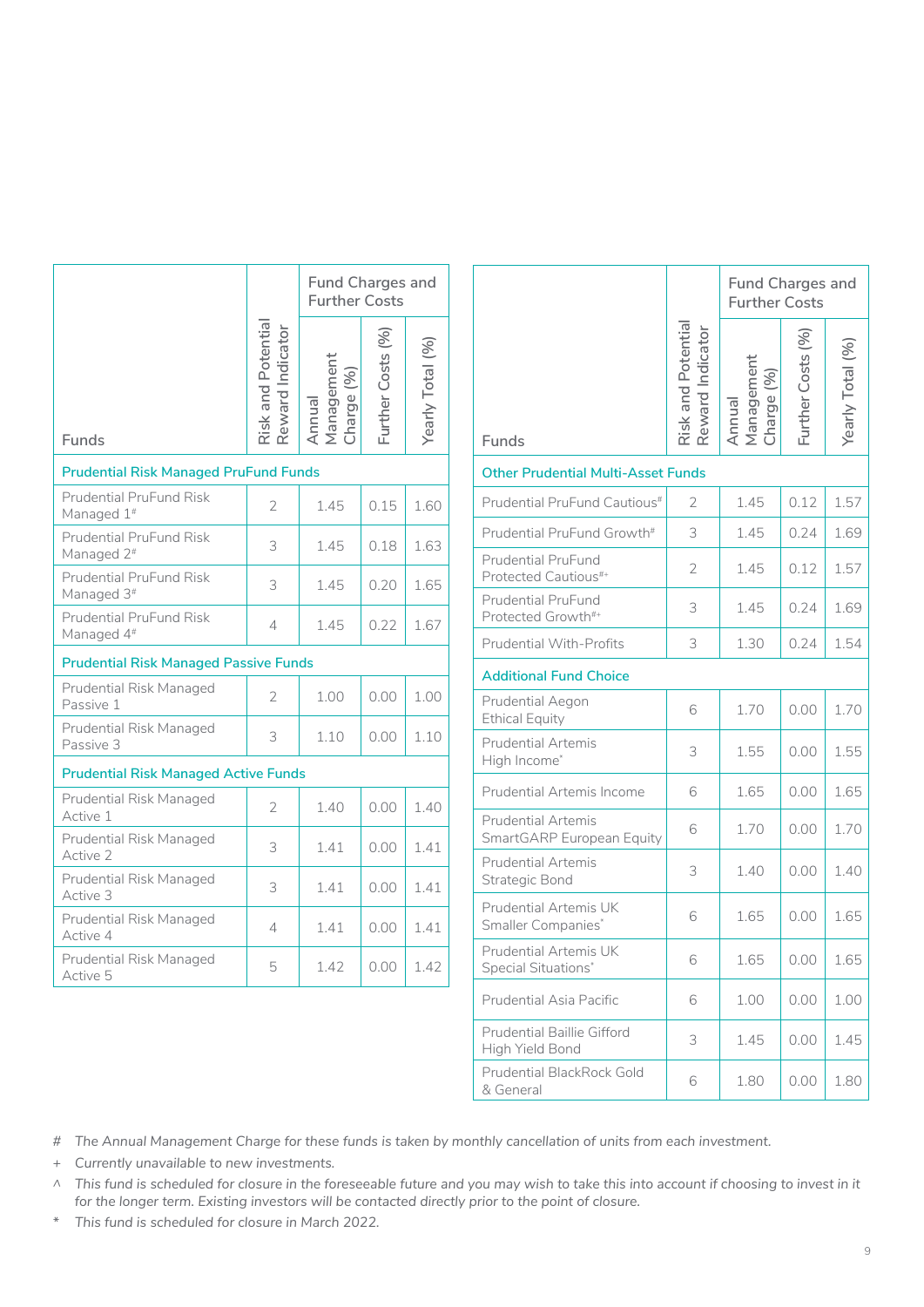|                                                        |                                        | <b>Fund Charges and</b><br><b>Further Costs</b> |                   |                  |
|--------------------------------------------------------|----------------------------------------|-------------------------------------------------|-------------------|------------------|
| Funds                                                  | Risk and Potential<br>Reward Indicator | Management<br>Charge (%)<br>Annual              | Further Costs (%) | Yearly Total (%) |
| <b>Prudential BlackRock UK</b>                         | 6                                      | 1.65                                            | 0.00              | 1.65             |
| Prudential BlackRock UK<br><b>Special Situations</b>   | 6                                      | 1.60                                            | 0.00              | 1.60             |
| Prudential Cash~                                       | $\mathbf 1$                            | 1.00                                            | 0.00              | 1.00             |
| Prudential European Equity                             | 6                                      | 1.00                                            | 0.00              | 1.00             |
| <b>Prudential Fidelity Asia</b>                        | 6                                      | 2.20                                            | 0.00              | 2.20             |
| Prudential Fidelity European                           | 6                                      | 1.95                                            | 0.00              | 1.95             |
| <b>Prudential Fidelity</b><br>MoneyBuilder Income*     | $\overline{2}$                         | 1.35                                            | 0.00              | 1.35             |
| <b>Prudential Global Emerging</b><br>Markets Portfolio | 6                                      | 1.80                                            | 0.00              | 1.80             |
| Prudential International                               | 6                                      | 1.00                                            | 0.00              | 1.00             |
| Prudential Invesco<br>Corporate Bond*                  | $\overline{2}$                         | 1.54                                            | 0.00              | 1.54             |
| Prudential Invesco<br>Global Bond                      | 3                                      | 1.55                                            | 0.00              | 1.55             |
| Prudential Invesco Global<br>Targeted Returns**        | 4                                      | na                                              | na                | 1.75             |
| Prudential Invesco<br>Managed Growth                   | 5                                      | 1.35                                            | 0.00              | 1.35             |
| Prudential Invesco Monthly<br>Income Plus*             | 3                                      | 1.75                                            | 0.00              | 1.75             |

|                                                                 | <b>Fund Charges and</b><br><b>Further Costs</b> |                                    |                   |                  |
|-----------------------------------------------------------------|-------------------------------------------------|------------------------------------|-------------------|------------------|
| Funds                                                           | Risk and Potentia<br>Reward Indicator           | Management<br>Charge (%)<br>Annual | Further Costs (%) | Yearly Total (%) |
| Prudential Invesco UK<br>Equity Income^                         | 6                                               | 1.35                               | 0.00              | 1.35             |
| Prudential Janus Henderson<br>China Opportunities               | 6                                               | 1.80                               | 0.00              | 1.80             |
| Prudential Janus<br>Henderson Fixed Interest<br>Monthly Income* | 3                                               | 1.60                               | 0.00              | 1.60             |
| Prudential Japanese                                             | 6                                               | 1.00                               | 0.00              | 1.00             |
| Prudential JP Morgan<br>Natural Resources                       | 6                                               | 1.80                               | 0.00              | 1.80             |
| Prudential Jupiter UK<br>Mid Cap                                | 6                                               | 1.75                               | 0.00              | 1.75             |
| Prudential L&G UK Property                                      | $\overline{4}$                                  | 1.85                               | 0.00              | 1.85             |
| Prudential M&G<br>Corporate Bond                                | $\overline{2}$                                  | 1.00                               | 0.00              | 1.00             |
| Prudential M&G Dividend                                         | 6                                               | 1.00                               | 0.00              | 1.00             |
| Prudential M&G Gilt & Fixed<br>Interest Income                  | 4                                               | 1.00                               | 0.00              | 1.00             |
| Prudential M&G Global High<br><b>Yield Bond</b>                 | 3                                               | 1.25                               | 0.00              | 1.25             |
| Prudential M&G<br><b>Global Themes</b>                          | 6                                               | 1.45                               | 0.00              | 1.45             |

- *^ This fund is scheduled for closure in the foreseeable future and you may wish to take this into account if choosing to invest in it for the longer term. Existing investors will be contacted directly prior to the point of closure.*
- *~ Investments in a cash fund could potentially be affected by inflation and/or charges. Inflation could mean your money is less able to buy what it could before and charges will reduce the value of a cash fund over time.*
- *\* This fund is scheduled for closure in March 2022.*
- *\*\* This fund is managed on a Single Fund Charge only one total charge is shown.*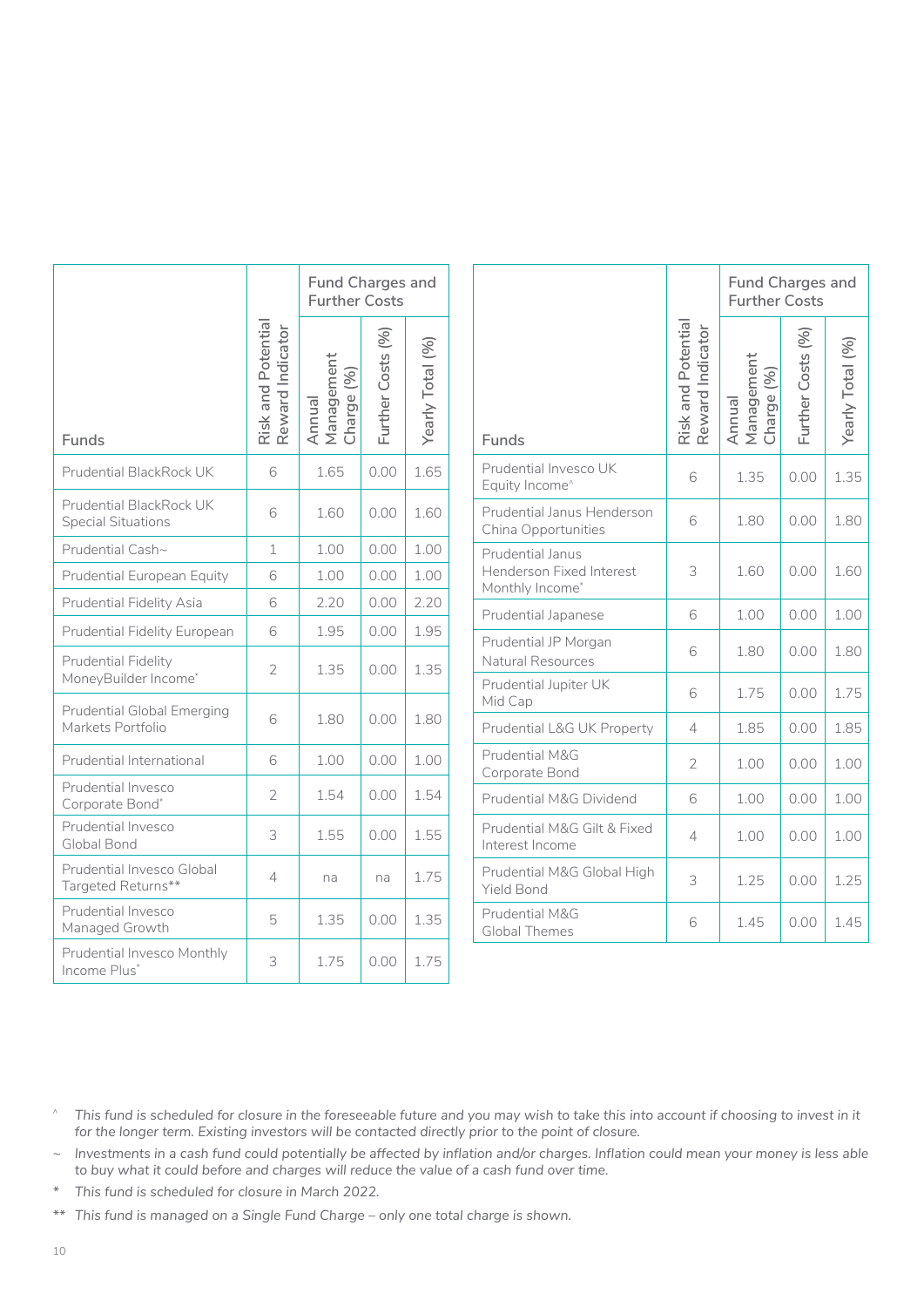|                                                         |                                        | <b>Fund Charges and</b><br><b>Further Costs</b> |                  |                  |  |
|---------------------------------------------------------|----------------------------------------|-------------------------------------------------|------------------|------------------|--|
| Funds                                                   | Risk and Potential<br>Reward Indicator | Management<br>Charge (%)<br>Annual              | urther Costs (%) | Yearly Total (%) |  |
| Prudential M&G<br>Managed Growth                        | 6                                      | 1.15                                            | 0.00             | 1.15             |  |
| Prudential M&G<br>Optimal Income                        | 3                                      | 1.40                                            | 0.00             | 1.40             |  |
| Prudential M&G<br>Property Portfolio                    | 4                                      | 1.00                                            | 0.78             | 1.78             |  |
| Prudential M&G Recovery                                 | 6                                      | 1.45                                            | 0.00             | 1.45             |  |
| Prudential M&G<br><b>Smaller Companies</b>              | 6                                      | 1.00                                            | 0.00             | 1.00             |  |
| Prudential M&G Strategic<br>Corporate Bond              | $\overline{2}$                         | 1.40                                            | 0.00             | 1.40             |  |
| Prudential M&G UK Select                                | 6                                      | 1.45                                            | 0.00             | 1.45             |  |
| Prudential Managed                                      | 4                                      | 1.00                                            | 0.05             | 1.05             |  |
| Prudential<br>Managed Distribution                      | 3                                      | 1.00                                            | 0.11             | 1.11             |  |
| Prudential Ninety One Global<br><b>Strategic Equity</b> | 6                                      | 1.70                                            | 0.00             | 1.70             |  |
| Prudential Royal London<br>Sustainable Leaders          | 6                                      | 1.65                                            | 0.00             | 1.65             |  |
| Prudential Schroder Income*                             | 6                                      | 1.70                                            | 0.00             | 1.70             |  |
| Prudential Schroder Tokyo                               | 6                                      | 1.70                                            | 0.00             | 1.70             |  |
| Prudential Schroder UK<br><b>Smaller Companies</b>      | 6                                      | 1.70                                            | 0.00             | 1.70             |  |

|                                                                                      |                                       | <b>Further Costs</b>               | <b>Fund Charges and</b> |                  |
|--------------------------------------------------------------------------------------|---------------------------------------|------------------------------------|-------------------------|------------------|
| <b>Funds</b>                                                                         | Risk and Potentia<br>Reward Indicator | Management<br>Charge (%)<br>Annual | Further Costs (%)       | Yearly Total (%) |
| Prudential Schroder US<br>Mid Cap <sup>*</sup>                                       | 6                                     | 1.85                               | 0.00                    | 1.85             |
| <b>Prudential Stewart</b><br><b>Investors Asia Pacific</b><br>Leaders Sustainability | 6                                     | 1.70                               | 0.00                    | 1.70             |
| <b>Prudential UK Equity</b>                                                          | 6                                     | 1.00                               | 0.00                    | 1.00             |
| <b>Prudential UK Equity</b><br>and Bond                                              | 3                                     | 1.00                               | 0.00                    | 1.00             |
| <b>Prudential US Equity</b>                                                          | 6                                     | 1.00                               | 0.00                    | 1.00             |

*\* This fund is scheduled for closure in March 2022.*

## Further information

For more information on a particular fund speak to your financial adviser or go to **[pru.co.uk/funds](http://www.pru.co.uk/funds)**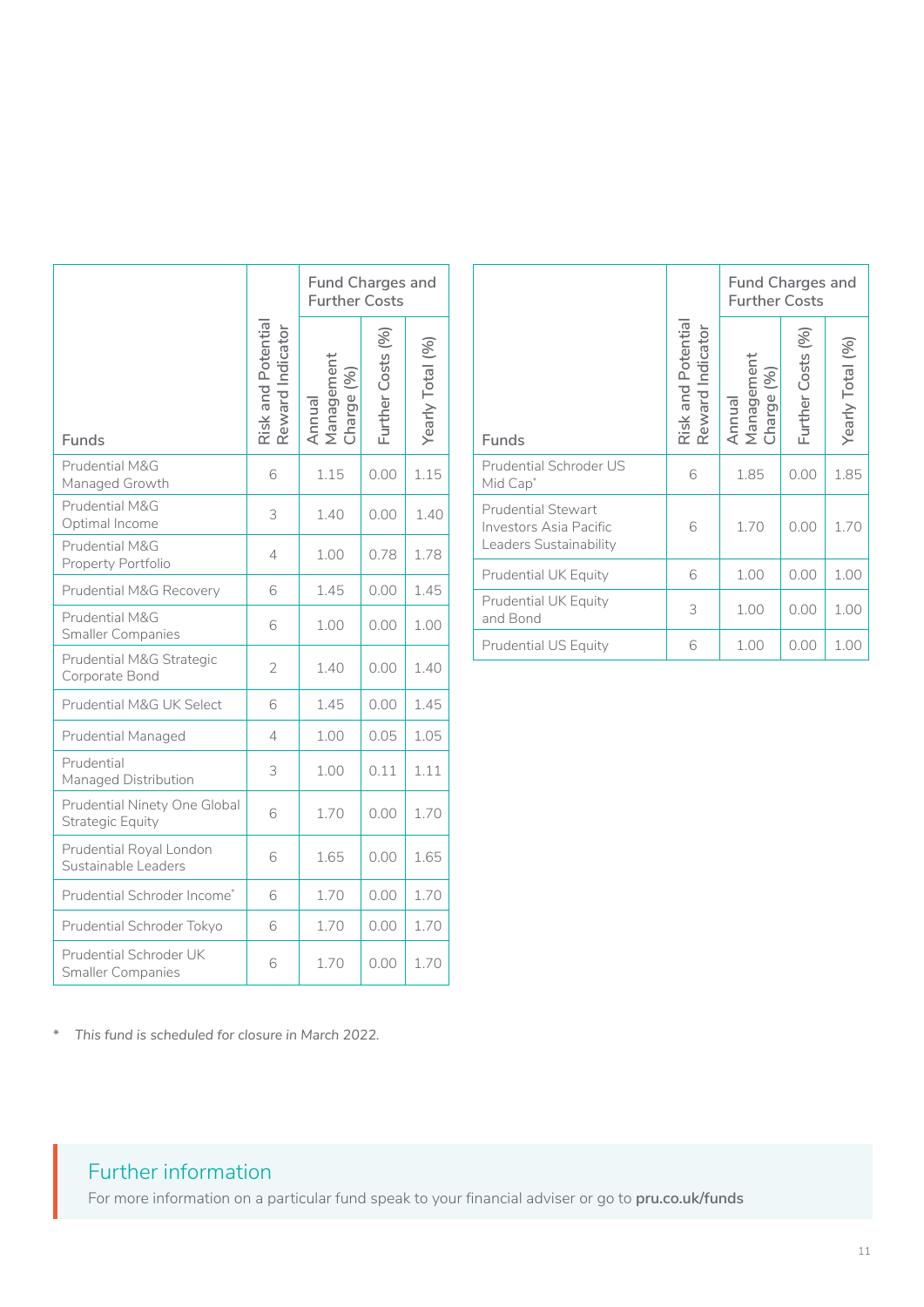## <span id="page-11-0"></span>SIPP Options

A Self Invested Personal Pension (SIPP) is a personal pension that allows you to access a wide variety of investments when it comes to saving for your retirement. With so many investment options available a SIPP allows you with your financial adviser or an investment manager to build up and manage your investment portfolio.

We offer a choice of SIPP options through the Self Invested Fund option (provided through reinsurance to Curtis Banks) on the Flexible Retirement Plan:

- Full SIPP provides an extensive range of investment options with the ability to invest directly into commercial property, stocks, shares, unit trusts, OEICs and the Cofunds fund range. Cofunds are a fund administration service.
- Fund SIPP is a lower cost option, providing access to up to 20 funds from the Cofunds supermarket.

Like any personal pension plan, a SIPP is a long-term commitment and the value of your investment can fall as well as rise. You may get back less than you invested. Investing your SIPP in certain asset categories may expose you to increased levels of risk and, in particular, the sale of commercial property may be a long process at certain times due to prevailing market conditions.

The charges for a SIPP are usually higher than for a conventional personal pension. Also, the charging structure of a SIPP has a proportionately greater effect on smaller funds than it does on larger funds. So if you're not intending to make larger investments the effect of charges will mean the SIPP might not be right for you. You should discuss this with your financial adviser.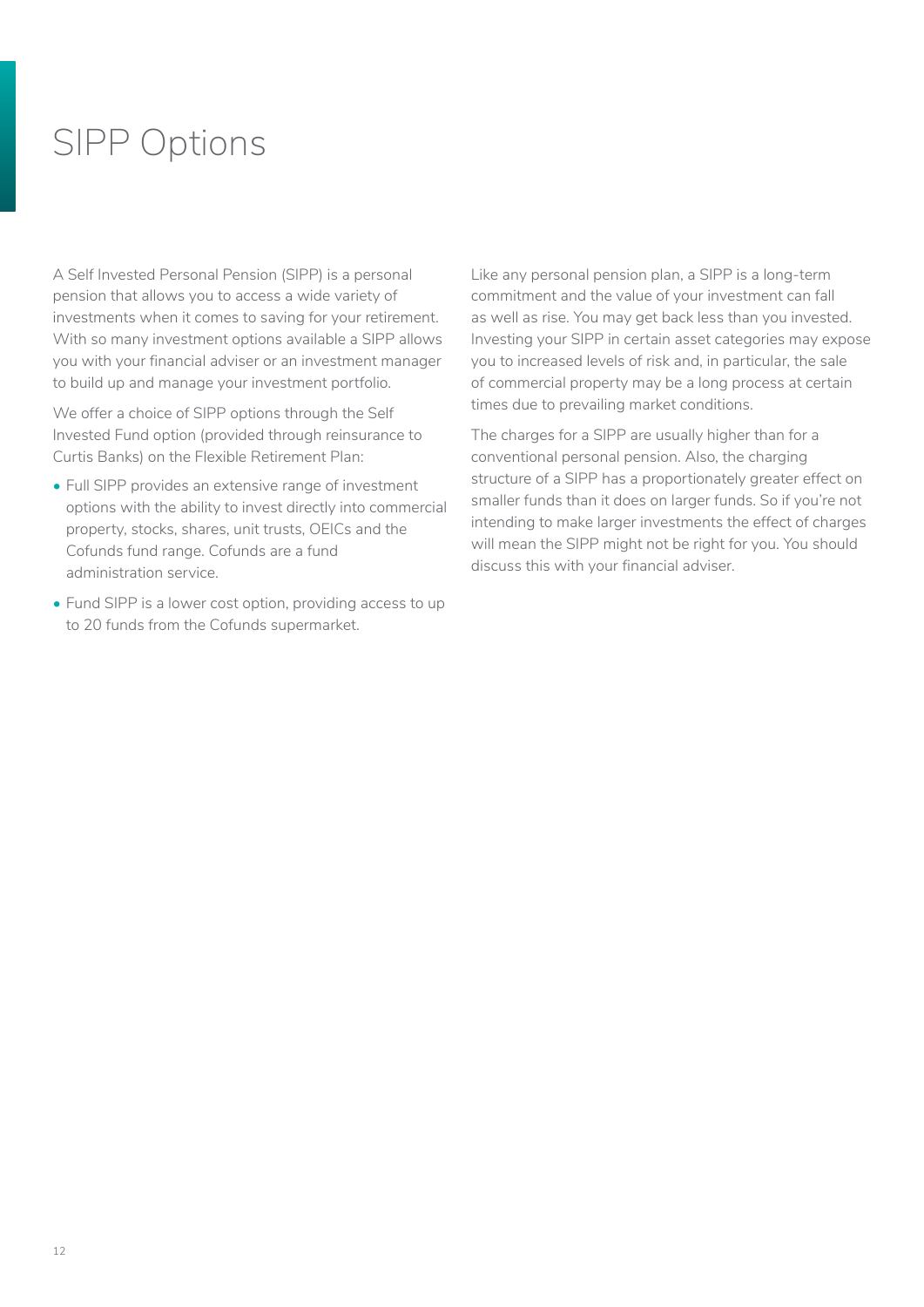## <span id="page-12-0"></span>Lifestyle Options

To assist you in managing risk, we offer a pre-defined lifestyle option for both our Personal Pension and Income Drawdown options. If you'd like to discuss these options further please speak to your financial adviser.

Lifestyling aims to protect your investments as you move closer to taking your benefits. During the last 10 years in the run up to your selected retirement age we'll make automatic monthly switches to gradually reposition the fund choice towards funds that are generally lower risk.

The risk profile of funds can be judged in different ways and may change. Our Lifestyling options, from time-totime, may not match to our Prudential risk ratings, in terms of the movement from higher to lower risk, as our Prudential risk ratings may change.

For further details of the advantages and disadvantages of Lifestyling please visit **[pru.co.uk/lifestyling](http://pru.co.uk/lifestyling)**

## Personal Pension

This option can be selected when the plan is taken out or at any time during the term of the plan. It can also be cancelled immediately on request or resumed. This option doesn't apply to investments in With-Profits, PruFund Protected funds or the Self-Invested Fund.

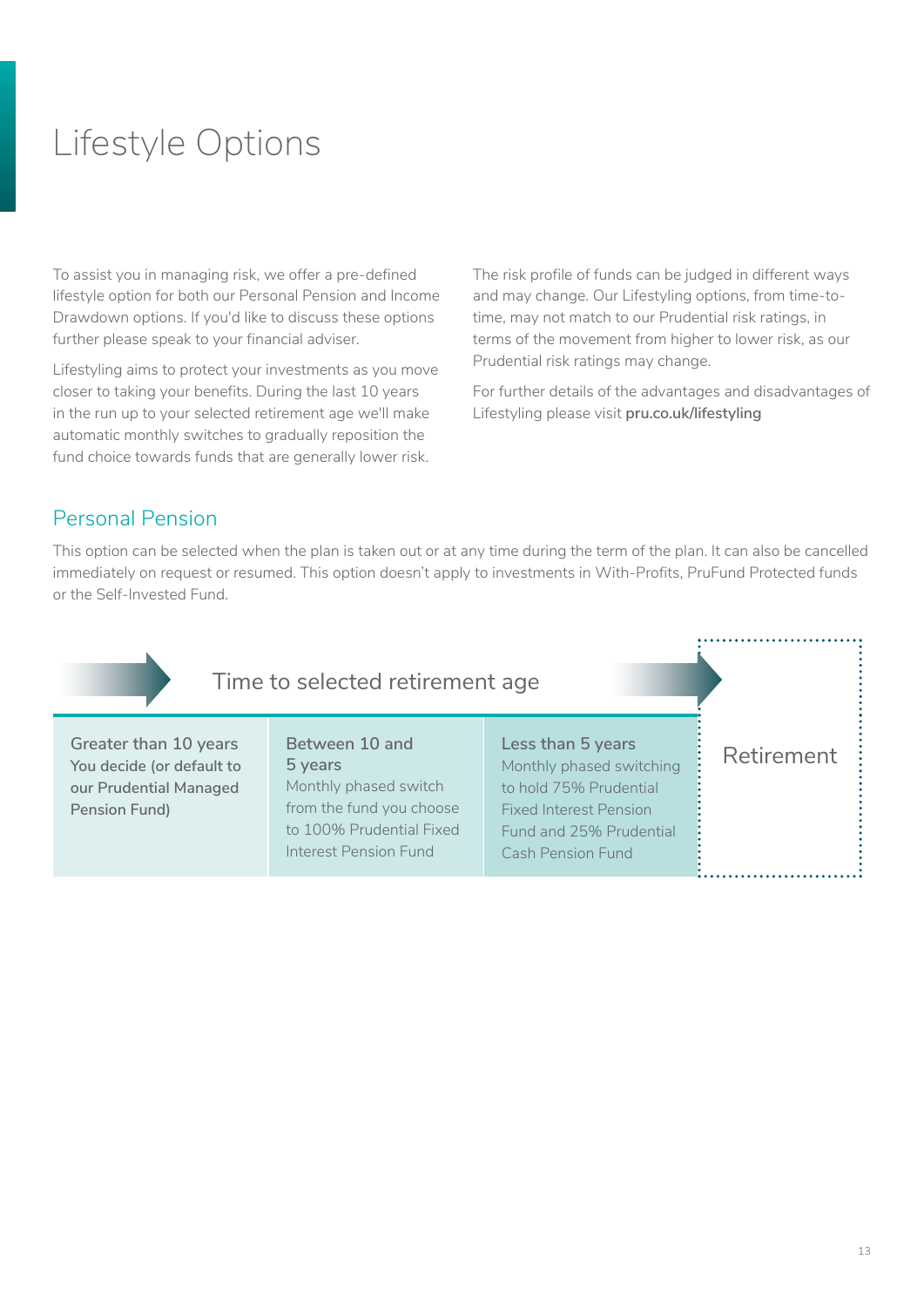### Income Drawdown

For our income drawdown plan we offer three lifestyle options.

The asset allocation is updated each year depending on your age on the plan anniversary. The starting asset allocation is also based on your age when selecting the option. Lifestyle rebalancing stops on your 75th birthday. Income Drawdown Lifestyle Option cannot be selected if you're aged 74 or over, or within 10 years of your Anticipated Annuitisation Age (AAA). These graphs demonstrate the changing position for investors in each of the three lifestyle options available.



## Further information

If you're looking for more information on these funds then visit **[pru.co.uk/funds](http://www.pru.co.uk/funds)**